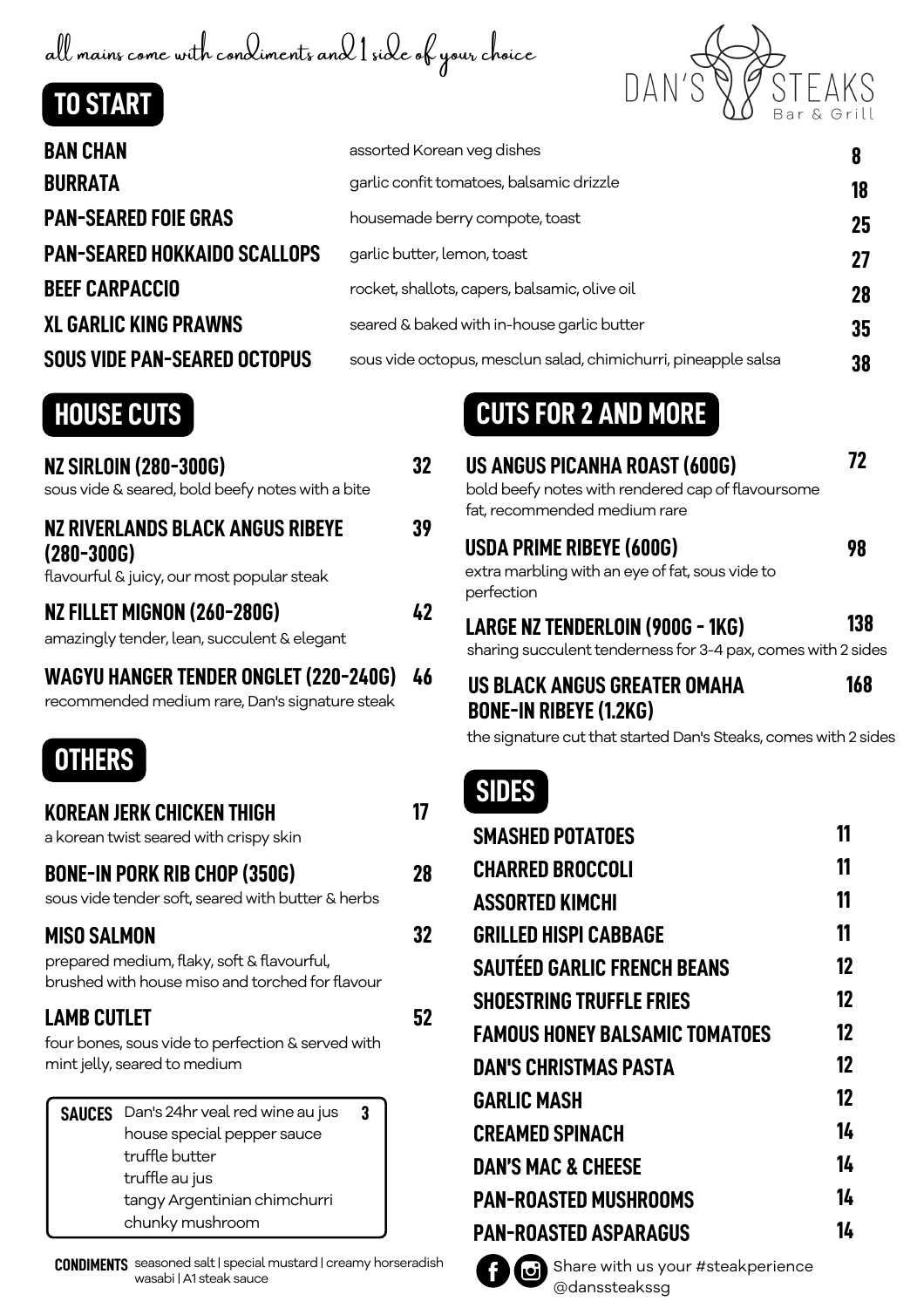appiness is...a great steak!

## **DESSERTS**



# **COCKTAILS**



**16**

| choice of vanilla bean or velvety chocolate - children get it free           | 5  |
|------------------------------------------------------------------------------|----|
| tart & refreshing                                                            |    |
| gooey, fudgy & chocolatey - served with vanilla bean ice cream               |    |
| layered chocolate, red velvet, lemon meringue, carrot cake<br>changes weekly | 13 |

| <b>DAN'S TWSITED NEGRONI</b>          | bitter & balanced with hints of strawberry & rosemary                     | 16 |
|---------------------------------------|---------------------------------------------------------------------------|----|
| <b>ELDERFLOWER FIZZ</b>               | honey, homemade elderflower cordial topped with fizz & pizzazz            | 16 |
| <b>WHISKEY SOUR</b>                   | sweet and sour with a smooth finish                                       | 16 |
| <b>IN LOVE WITH R&amp;G</b>           | a gin-and-tonic with rosemary & lime, subtly highlighting flavours of gin | 16 |
| <b>OLD-FASHIONED</b>                  | rich & complex with undertones of caramel, citrus and oak                 | 16 |
| <b>STEAKHOUSE HIGHBALL</b>            | a classic that quenches your deepest thirst                               | 16 |
| <b>KOREAN SOJU</b>                    | classic Korean vodka made from rice                                       | 18 |
| <b>ASSORTED KOREAN SOJU COCKTAILS</b> | choose from Grape Gummy, Yakult, or Popsicle<br>(strawberry / melon)      | 21 |

## **BEERS**

| unparalleled crisp, dry karakuchi taste                         | 13 |
|-----------------------------------------------------------------|----|
| chocolatey-coffee notes, ultra smooth, rich with a smooth head  | 13 |
| massively quaffable, citrusy - a great way to start the evening | 14 |
| tropical medley of pineapple, mango & passion fruit aromas      | 14 |
| ask our friendly servers for the craft beer of the day          | 14 |
|                                                                 |    |

**HOUSE WINES** *Forfullspiritandwinelist, kindlyapproachus!*

## **NON-ALCOHOLIC**

| <b>CASA SILVA MERLOT</b><br>Fruity notes of plum, raspberry & a pepper finish                                                                      | 14/59 |
|----------------------------------------------------------------------------------------------------------------------------------------------------|-------|
| <b>VELENOSI MONTEPULCIANO</b><br>100% Montepulciano, intense red fruit perfumes                                                                    | 14/59 |
| <b>CASA SILVA CHARDONNAY</b><br>Tropical fruit notes, with hints of pineapple & banana                                                             | 14/59 |
| ST CLAIR VICAR'S CHOICE SAUVIGNON BLANC<br>Fresh and light bodied, with classic Marlborough<br>flavours of passionfruit, blackcurrant & grapefruit | 16/65 |

| Coffee             | $3$ BLACK $/$ 4 WHITE |
|--------------------|-----------------------|
| TEA                | $3$ HOT $/4$ ICED     |
| Soft Drinks        | 4                     |
| PERRIER (330ML)    | 4                     |
| <b>HONEY LEMON</b> | $4$ HOT $/5$ ICED     |
| <b>JUICES</b>      | 5                     |

**J** 

Share with us your #steakperience @danssteakssg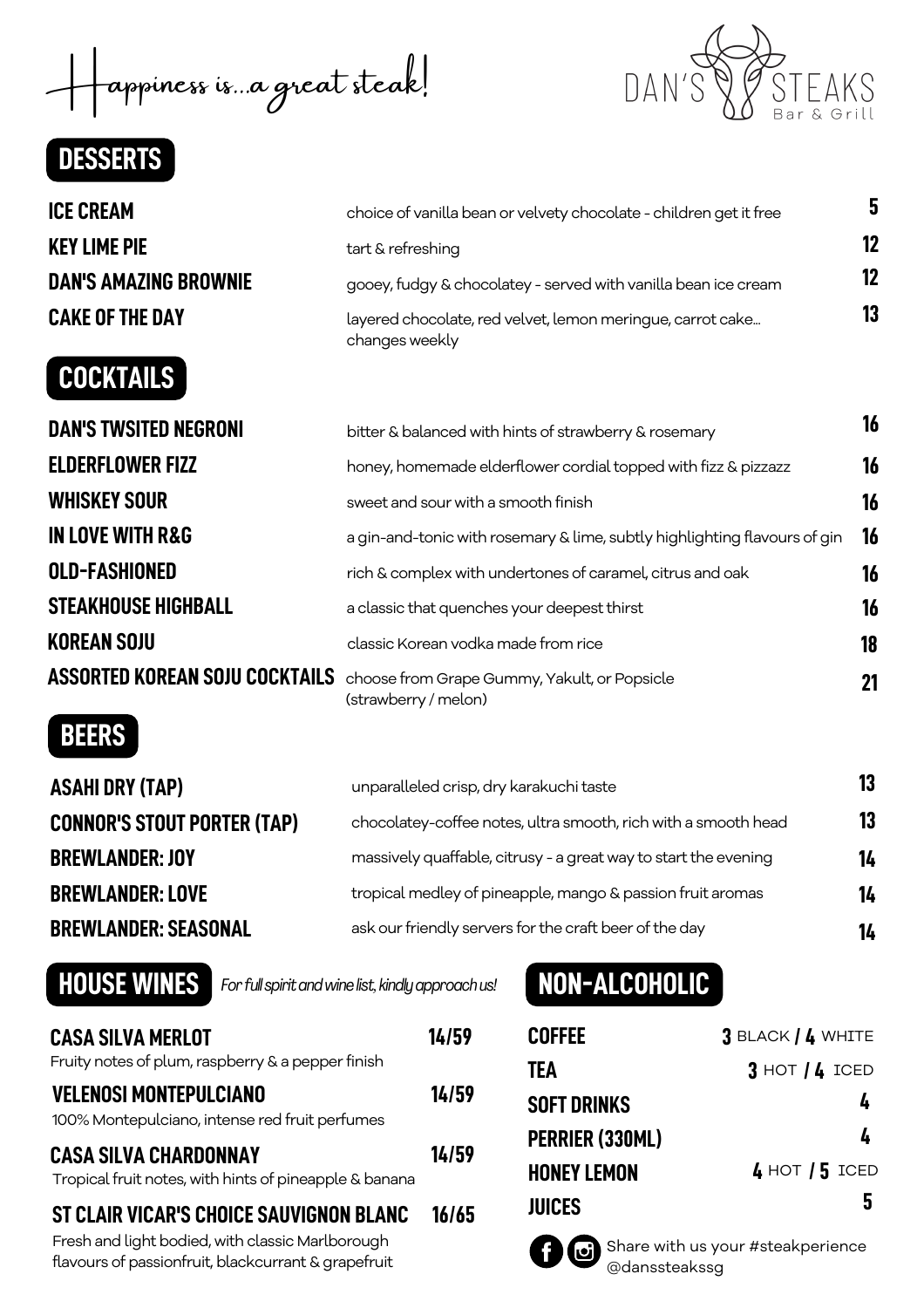#### *VINTAGESPECIALSERIES(\$120)(U.P.\$388-\$588) Bordeauxwinesfrom1985-1999,21years+ 10bottlesdaily.*

## **RED WINE(GLASS/BOTTLE)**

**14/59**

**88**

**88**

Fruity notes of plum, raspberry & a pepper finish

#### **AUSWAN CREEK GOLDEN BULL SPECIAL: CABERNET SAUVIGNON 16/69**

Fresh and full-bodied with lashings of spice, plum, blueberry and dark chocolate

#### **CASTELLO DELTREBBIO CHIANTI SUPERIORE 78**

Aroma of red berries & fresh herbs, pleasantly soft on the palate with ripe tannins, fruity and light in the finish

## **SIGLO 'CRIANZA'TEMPRANILLO**

Intense red colour with tawny hues, aromas of spices, cream and vanilla - elegant, mellow, fresh & ripe with velvety tannins

## **ST CLAIR PINOT NOIR**

Subtle Pinot noir with lots of ripe red fruit, a little spice & a refined soft aftertaste

## **WHITE WINE(GLASS/BOTTLE)**

## **CASA SILVA CHARDONNAY**

Tropical fruit notes, with hints of pineapple & banana

### **GUNDERLOCK RIESLING KABINETT**

Well-balanced off-dry wine that is very pleasant with tension and fresh fruits - organic & vegan

Inking wine, feeling fine!

# **GIN & VODKA (GLASS/BOTTLE)**

| <b>PERIGANS GIN</b>     | 12 / 108 |
|-------------------------|----------|
| <b>HENDRICKS GIN</b>    | 17 / 158 |
| SMIRNOFF VODKA          | 12 / 108 |
| <b>GREY GOOSE VODKA</b> | 17 / 158 |



### **VELENOSI MONTEPULCIANO**

**14/59**

100% Montepulciano, intense red fruit perfumes **CASA SILVA MERLOT**

#### **KRONITRAS DOÑA SILVINA FRESH MALBEC 18/78**

Ruby-purple colour, nose of smashed spices and floral scents. Plum, cherry and figs on the palate, soft tannins and medium finish

## **IXSIR ALTITUDES RED (LEBANON)**

92 Pts - James Suckling - Fresh palate and intense, wellintegrated tannins, bold black fruits and pleasant spiciness to the finish

#### **ROBERT MONDAVI CABERNET SAUVIGNON 88**

Decadent aromas of black cherry, blackberry, vanilla, toasty oak & coffee - ripe & elegant, with soft red and black fruit flavours & gentle tannins

### **PASSELESTATE SHIRAZ**

**98**

**88**

90 Pts James Halliday - soft red cherries & hints of blue fruit, gentle tannins and splashes of spice on the finish

### **ST CLAIR VICAR'S CHOICE SAUVIGNON BLANC**

**16/65**

Fresh and light bodied, with classic Marlborough flavours of passionfruit, blackcurrant & grapefruit

## **88 PASSELESTATE CHARDONNAY**

**98**

94 Pts James Halliday - elegant light chardonnay with beautiful oak aromas, green pear, melon & lemon flavours with moderate acidity

# **WHISKIES (GLASS/BOTTLE)**

| <b>BUFFALO TRACE BOURBON</b> | 12 / 128 |
|------------------------------|----------|
| LOTHAIRE TOURBE SINGLE MALT  | 15 / 158 |
| <b>GLENFIDDICH 12</b>        | 15 / 188 |
| <b>GRAPPA DIGESTIF</b>       | 17       |
| <b>LAPHROAIG</b>             | 17 / 238 |
| <b>BALVENIE 12</b>           | 19 / 188 |
| <b>GLENFARCLAS 15</b>        | 20/248   |
| <b>DALMORE 15</b>            | 21 / 258 |

**14/59**